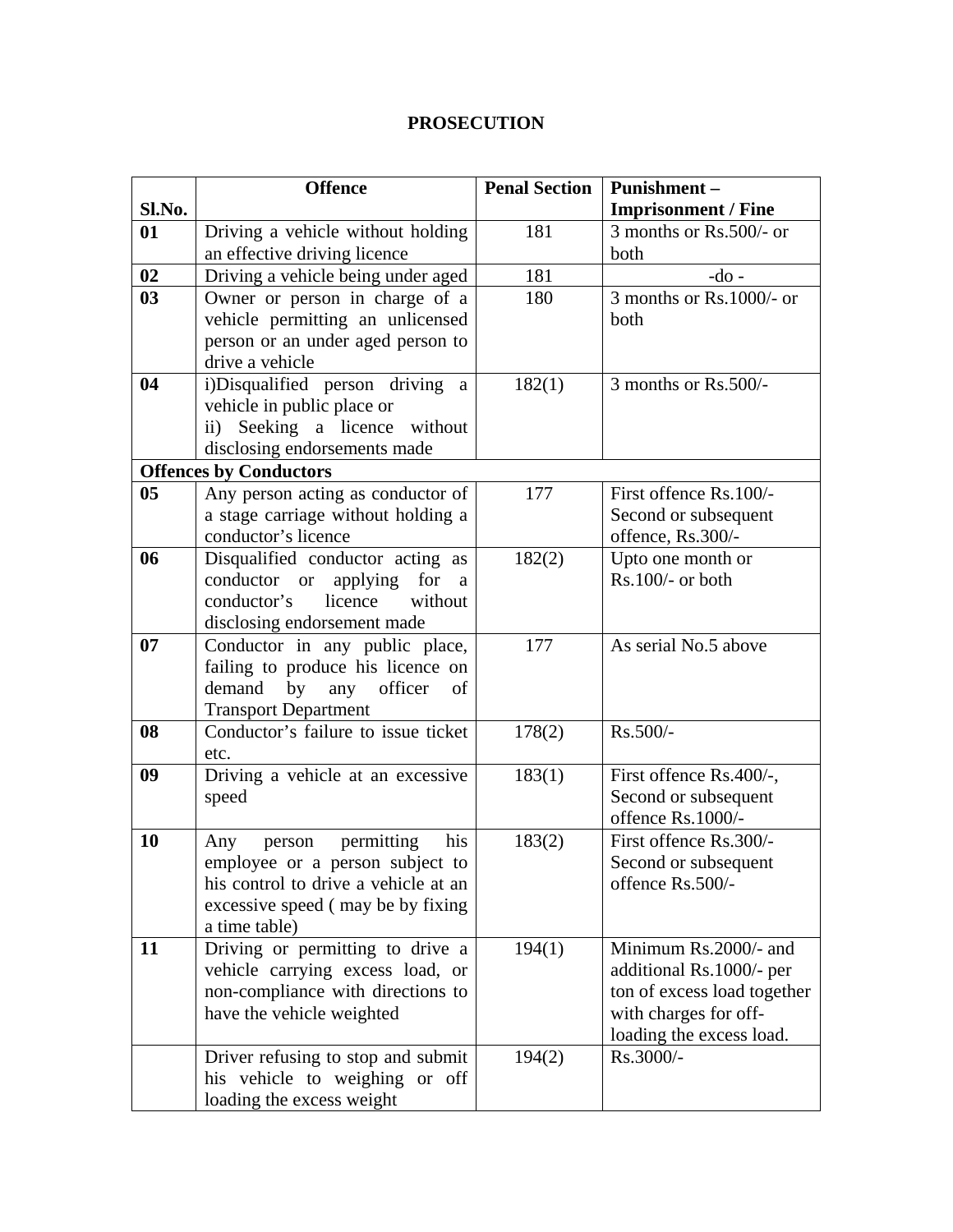| 12 | Any person driving or permitting                                       | 177    | First offence Rs.100/-     |
|----|------------------------------------------------------------------------|--------|----------------------------|
|    | to drive any vehicle with a left-                                      |        | second or subsequent       |
|    | handed steering control unless                                         |        | offence Rs.300/-           |
|    | equipped with a device of a                                            |        |                            |
|    | prescribed nature                                                      |        |                            |
| 13 | Driving dangerously                                                    | 184    | First offence 6 months or  |
|    |                                                                        |        | Rs.1000/- or both          |
|    | Abettor                                                                | 188    | Second or subsequent       |
|    |                                                                        |        | offence within 3 years of  |
|    |                                                                        |        | previous commission 2      |
|    |                                                                        |        | years or Rs.2000/- or both |
| 14 | Driving by a drunken person or by                                      | 185    | First, offence 6 months or |
|    | a person under influence of drugs;                                     |        | Rs.2000/- or both          |
|    | Abettor                                                                | 188    | Second or subsequent       |
|    |                                                                        |        | offence committed within   |
|    |                                                                        |        | 3 years of previous        |
|    |                                                                        |        | commission 2 years of      |
|    |                                                                        |        | Rs.3000/- or both          |
| 15 | Driving<br>when<br>mentally<br><b>or</b>                               | 186    | First offence Rs.200/-     |
|    | physically unfit to drive, Abettor                                     | 188    | Second or subsequent       |
|    |                                                                        |        | offence Rs.500/-           |
| 16 | Driving an uninsured vehicle                                           | 196    | 3 months or $Rs.1000/-$ or |
|    |                                                                        |        | both                       |
|    | <b>Traffic Offences by Drivers</b>                                     |        |                            |
| 17 | Driver's failure to obey traffic                                       | 177    | First offence Rs.100/-,    |
|    | signs                                                                  |        | Second or subsequent       |
|    |                                                                        |        | offence Rs.300/-           |
| 18 | Driver's failure to make prescribed<br>signals on prescribed occasions | 177    | $-do-$                     |
| 19 | Driver allowing any person to                                          | 177    | $-do-$                     |
|    | obstruct his control of the vehicle                                    |        |                            |
| 20 | Driver of a two wheeler motor                                          | 177    | $-do-$                     |
|    | cycle carrying more than one                                           |        |                            |
|    | person in addition to himself and                                      |        |                            |
|    | only on a properly fixed seat                                          |        |                            |
|    | behind the driver's seat                                               |        |                            |
| 21 | Driver and pillion rider failing to                                    | 177    | $-do-$                     |
|    | wear protective head gear                                              |        |                            |
|    | Driver's offences not stopping the                                     |        |                            |
|    | vehicle                                                                |        |                            |
| 22 | Driver refusing to stop and submit                                     | 194(2) | Upto Rs.3000/-             |
|    | his vehicle to weighing or off                                         |        |                            |
|    | loading the excess weight                                              |        |                            |
| 23 | Driver refusing to stop in certain                                     | 179(1) | Rs.500/-                   |
|    | causes and / or furnishing certain                                     |        |                            |
|    | particulars                                                            |        |                            |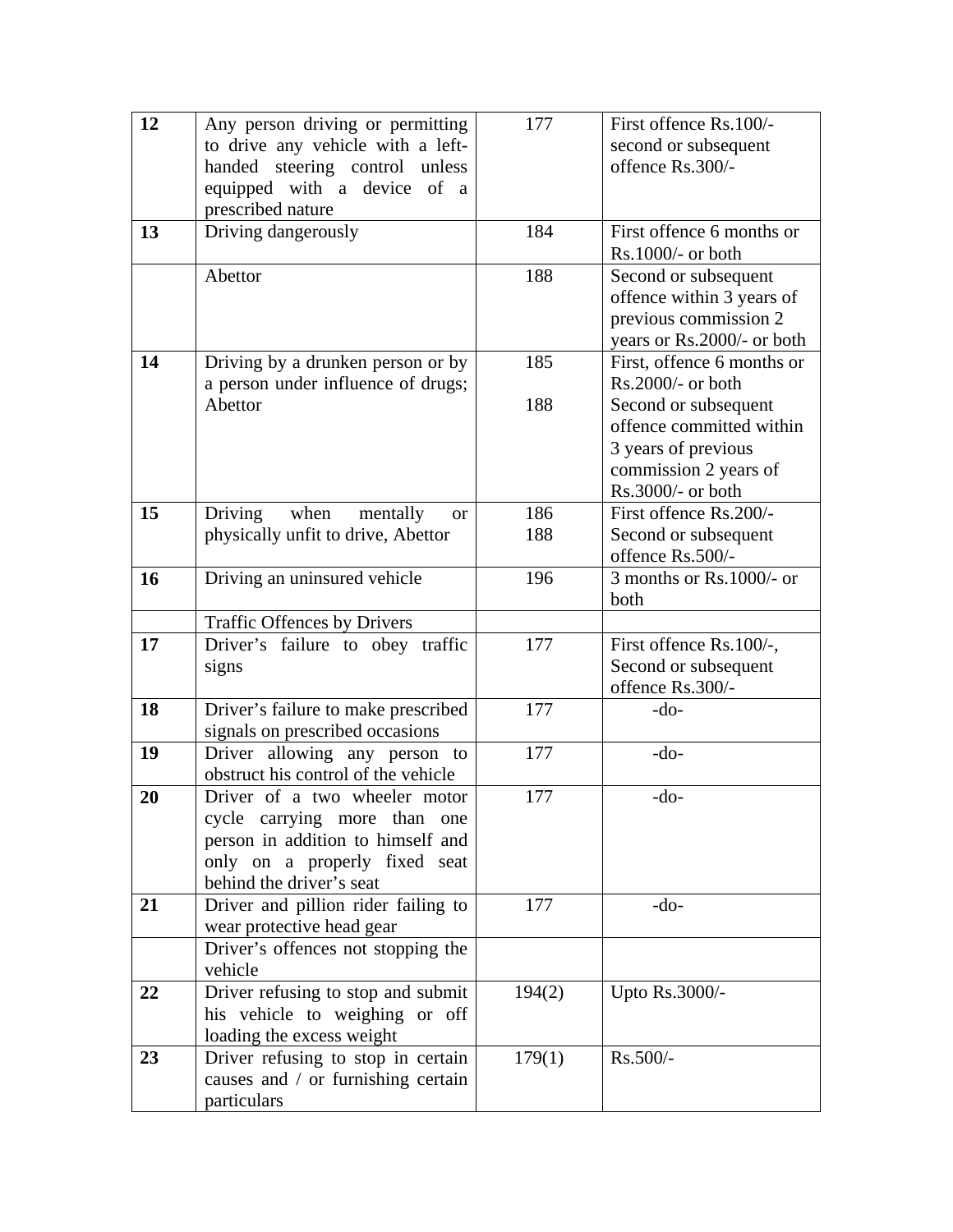| 24 | Driver's failure to submit the                                  | $-do-$ | $-do-$                 |
|----|-----------------------------------------------------------------|--------|------------------------|
|    | vehicle for testing emission of                                 |        |                        |
|    | smoke etc.,                                                     |        |                        |
| 25 | Any person in charge of a vehicle                               | 177    | First offence Rs.100/- |
|    | trailer<br>abandoning<br>$\mathbf{a}$<br><b>or</b><br><b>or</b> |        | Second or subsequent   |
|    | permitting to abandon, etc., in a                               |        | offence Rs.300/-       |
|    | public place                                                    |        |                        |
| 26 | Any person in charge of a vehicle                               | 177    | $-do-$                 |
|    | carrying or permitting to carry any                             |        |                        |
|    | person on the running board etc.,                               |        |                        |
| 27 | Any person in charge of a vehicle                               | 177    | $-do-$                 |
|    | keeping or permitting to keep a                                 |        |                        |
|    | vehicle<br>stationary without the                               |        |                        |
|    | required precautions                                            |        |                        |
|    | <b>Traffic Offences by others</b>                               |        |                        |
| 28 | Any person traveling<br>the<br>on                               | 177    | First offence Rs.100/- |
|    | running board or on the top or on                               |        | Second or subsequent   |
|    | the bonnet of a motor vehicle                                   |        | offence Rs.300/-       |
| 29 | Any person traveling without pass                               | 177    | $-do-$                 |
| 30 | or ticket in any stage carriage etc.,                           | 201    |                        |
|    | Any person keeping a disabled                                   |        | Rs.50/- per hour plus  |
|    | vehicle in any public place so as to                            |        | towing charges.        |
|    | cause impediment to the free flow<br>of traffic                 |        |                        |
|    | <b>Duty to Produce Documents</b>                                |        |                        |
| 31 | Driver in a public place failing to                             | 177    | First offence Rs.100/- |
|    | produce his licence to any police                               |        | Second or subsequent   |
|    | officer in uniform; on demand                                   |        | offence Rs.100/-       |
| 32 | Conductor, in any public place,                                 | 177    | $-do-$                 |
|    | failing to produce his licence on                               |        |                        |
|    | demand by any officer of the                                    |        |                        |
|    | <b>Motor Vehicles Depatment</b>                                 |        |                        |
| 33 | The owner (or driver or person of                               | 177    | First offence Rs.100/- |
|    | in charge of) a motor vehicle, on                               |        | Second or subsequent   |
|    | demand by                                                       |        | offence Rs.100/-       |
|    | i)A registering authority, or                                   |        |                        |
|    | ii)Any other officer of the Motor                               |        |                        |
|    | Vehicles Dept.,                                                 |        |                        |
|    | failing to produce                                              |        |                        |
|    | i)The certificate of insurance of                               |        |                        |
|    | the vehicle;                                                    |        |                        |
|    | Certificate<br>$\ddot{\mathbf{i}}$<br>of<br>fitness<br>of       |        |                        |
|    | transport vehicle;                                              |        |                        |
|    | iii) Permit of transport vehicle(see                            |        |                        |
|    | exceptions in S, $130(4)$ )                                     |        |                        |
| 34 | driving<br>Any<br>a<br>motor<br>person                          | 177    | $-do-$                 |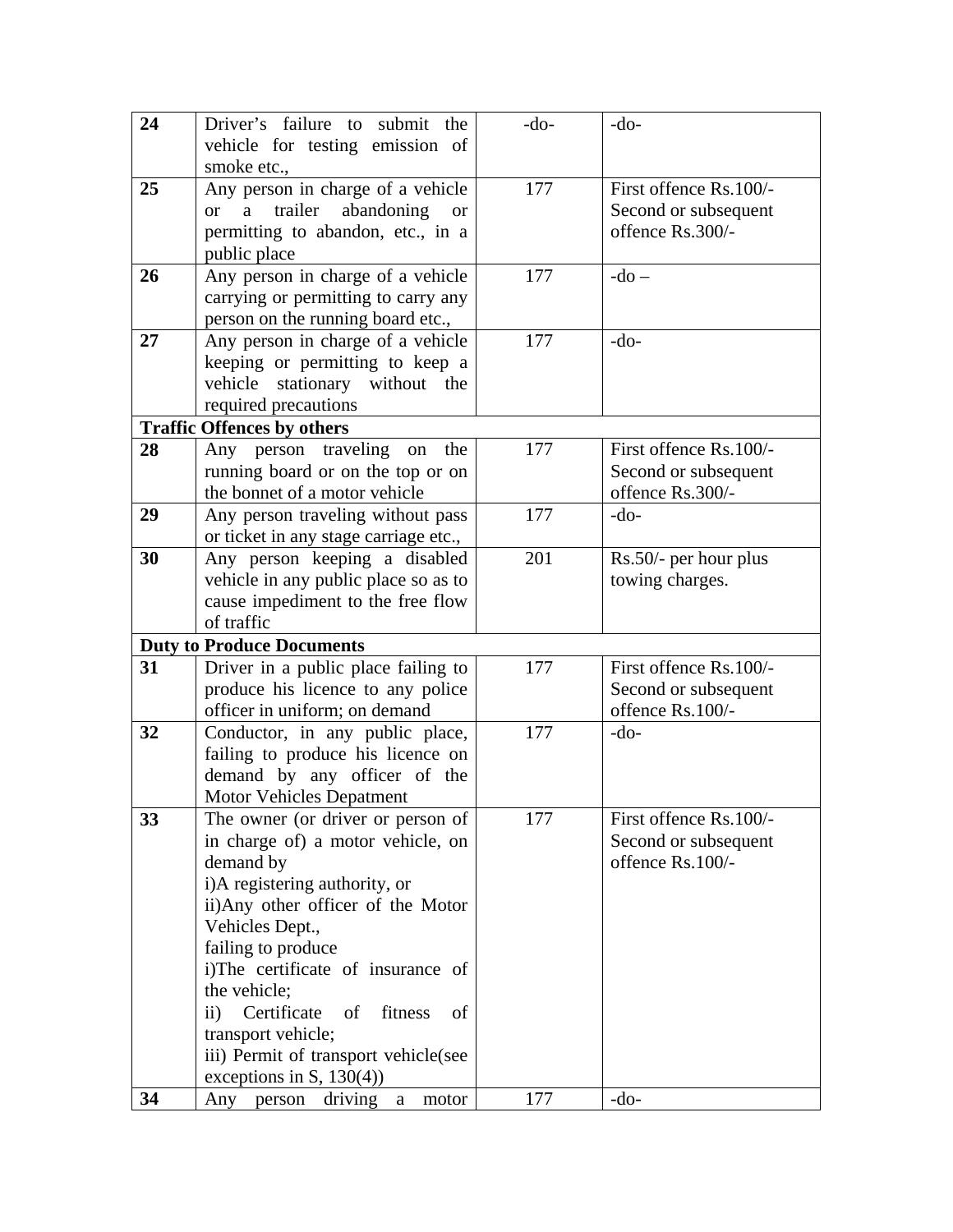|    | vehicle in any public place, on        |        |                                |
|----|----------------------------------------|--------|--------------------------------|
|    | demand by a police officer in          |        |                                |
|    | uniform or officers of Motor           |        |                                |
|    | Vehicles Department,                   |        |                                |
|    | Failing to produce                     |        |                                |
|    | a) the certificate of insurance;       |        |                                |
|    | b) The certificate of registration;    |        |                                |
|    | c) The driving licence, or             |        |                                |
|    | d) certificate of fitness, and         |        |                                |
|    | e) The permit of a transport           |        |                                |
|    | vehicle                                |        |                                |
|    | Duty to give information               |        |                                |
| 35 | When the driver or conductor of a      | 187    | For the first offence 3        |
|    | motor vehicle is accused of any        |        | months imprisonment or         |
|    | offence under the M.V.Act, the         |        | $Rs.500/-$ or both for         |
|    | owner of such vehicle failing, on      |        | subsequent offence 6           |
|    | a Police<br>demand<br>officer<br>by    |        | months or Rs.1000/- or         |
|    | authorized, to give information        |        | both                           |
|    | regarding the name and address of      |        |                                |
|    | and the licence held by the driver     |        |                                |
|    | or conductor                           |        |                                |
|    | Duty of the Driver in case of Accident |        |                                |
| 36 | When any person is injured or any      |        |                                |
|    | property of a third party is           |        |                                |
|    | damaged in<br>vehicle<br>motor         |        |                                |
|    | accident, the driver or person in      |        |                                |
|    | charge, of the vehicle                 |        |                                |
|    | a)Not providing medical aid to the     | 187    | First offence 3 months or      |
|    | victim of the accident.                |        | Rs.500/- or both               |
|    | b)Not giving certain informating       | 187    | Subsequent offence 6           |
|    | regarding the accident etc., to or     |        | months or Rs.1000/-            |
|    | demand by a Police officer or at       |        |                                |
|    | the nearest police station.            |        |                                |
|    | giving<br>the<br>$c)$ not<br>necessary | 187    | $-do-$                         |
|    | information to the insurer             |        |                                |
|    | Offence Relating to Registration       |        |                                |
|    | of Motor Vehicles                      |        |                                |
| 37 | Any person driving or owner            | 192(1) | First offence upto             |
|    | permitting to drive vehicle without    |        | Rs.5000/- (not being less      |
|    | effective registration or displaying   |        | than $Rs.2000/-$ )             |
|    | false registration marks in any        |        | Second or subsequent           |
|    | public or in any other place           |        | offence one year; or upto      |
|    | (Exceptions-Sec, 39(2)                 |        | $Rs.10,000/$ - (not being less |
|    |                                        |        | than $Rs.5000/-$ ) or both     |
|    |                                        |        | $(Exceptions - see$            |
|    |                                        |        | Sec.192(2)                     |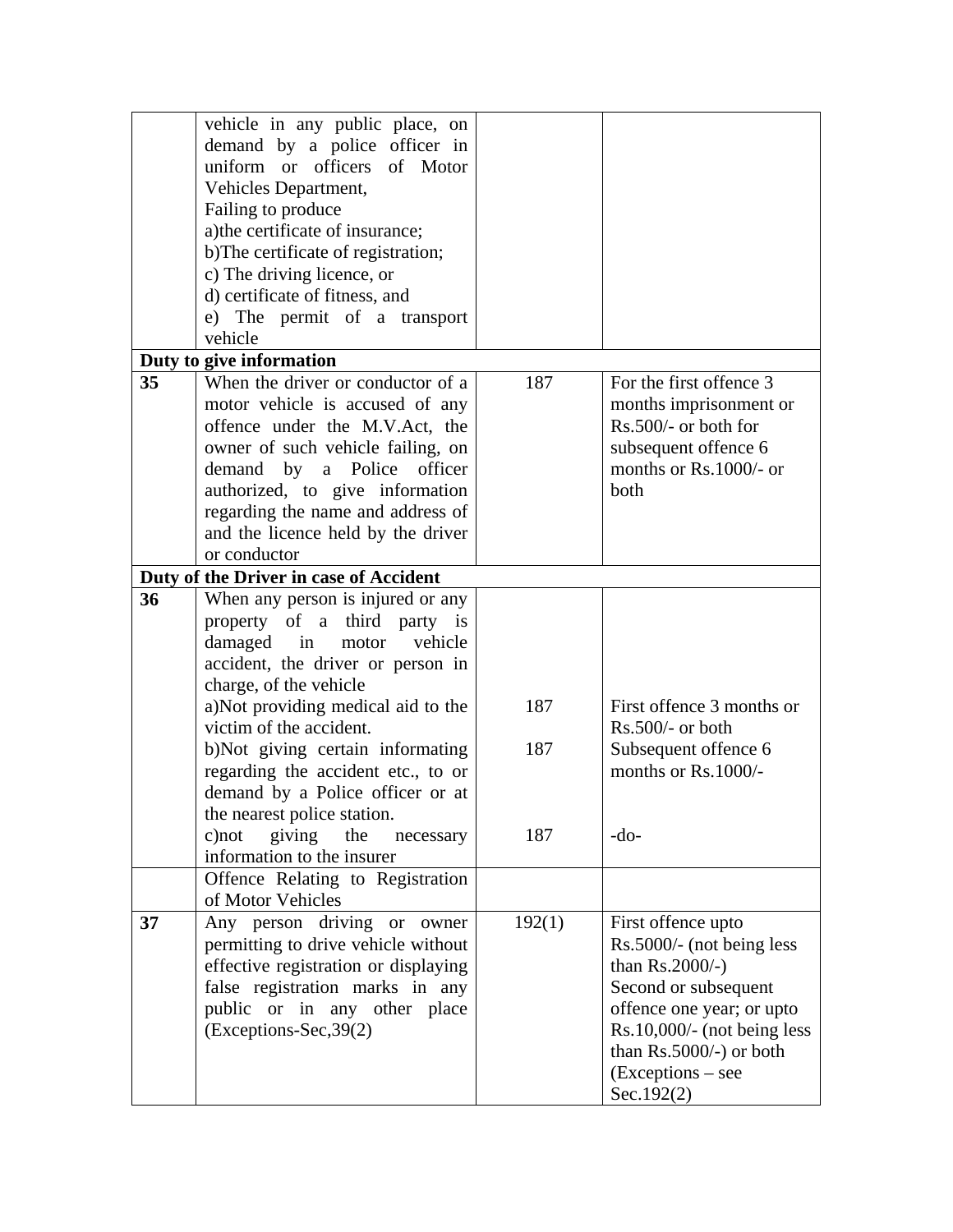| 38 | <b>Offences Relating to permits</b><br>Any person driving or permitting | $192-A$ | First offence upto          |
|----|-------------------------------------------------------------------------|---------|-----------------------------|
|    | to drive a vehicle without the                                          |         | Rs.5000/- (not being less   |
|    |                                                                         |         | than Rs.2000/-), Second or  |
|    | necessary permit for the route or                                       |         |                             |
|    | area in which or for the purpose                                        |         | subsequent offence upto     |
|    | for which it is being used.                                             |         | one year, (not being less   |
|    |                                                                         |         | than 3 months), upto        |
|    |                                                                         |         | Rs.10,000/- (not being less |
|    |                                                                         |         | than $Rs.5000/-$ )          |
|    |                                                                         |         | $(Exceptions S.192-A92))$   |
|    | <b>Offences Relating to Insurance</b>                                   |         |                             |
| 39 | Any<br>(except<br>person<br>as<br>a                                     | 196     | 3 months or Rs.1000/-       |
|    | passenger) using or permitting to                                       |         |                             |
|    | use a vehicle in a public place                                         |         |                             |
|    | unless it is covered by the required                                    |         |                             |
|    | insurance against third party risk                                      |         |                             |
|    | <b>Offence Relating to Construction and Maintenance of vehicle</b>      |         |                             |
| 40 | Any manufacturer using<br>sub-                                          | 182-A   | First offence Rs.1000/-,    |
|    | standard article or process                                             |         | Second or subsequent        |
|    |                                                                         |         | offence Rs.5000/-           |
| 41 | Any person driving or permitting                                        | 190(1)  | 3 months or Rs.1000/-       |
|    | to drive in any public place a                                          |         |                             |
|    | defective motor vehicle or trailer.                                     |         |                             |
|    | If such defect results in an                                            |         |                             |
|    | accident causing bodily injury or                                       |         |                             |
|    | damage to property.                                                     |         |                             |
| 42 | Any person driving or permitting                                        | 190(2)  | First offence Rs.1000/-,    |
|    | to drive in any public place any                                        |         | Second or subsequent,       |
|    | motor vehicle which violates the                                        |         | offence Rs.2000/-           |
|    | standards prescribed in relation to                                     |         |                             |
|    | road safety, control of noise and                                       |         |                             |
|    |                                                                         |         |                             |
| 43 | air pollution                                                           | 190(3)  | First offence one year or   |
|    | Any person driving or permitting                                        |         |                             |
|    | to drive in any public place a                                          |         | Rs.3000/- or both, Second   |
|    | motor vehicle which violates the                                        |         | or subsequent offence 3     |
|    | provisions of M.V.Act or Rules                                          |         | years or Rs.5000/- or both  |
|    | relating to dangerous or hazardous                                      |         |                             |
|    | goods                                                                   |         |                             |
| 44 | Any importer or dealer setting                                          | 191     | Rs.500/-                    |
|    | delivering or offering to sell or                                       |         |                             |
|    | deliver a motor vehicle or trailer in                                   |         |                             |
|    | a condition or altered condition                                        |         |                             |
|    | such that its use in a public place                                     |         |                             |
|    | would contravene chapter VII of                                         |         |                             |
|    | M.V.Act.                                                                |         |                             |
|    | <b>Offences Relating to Road Safety</b>                                 |         |                             |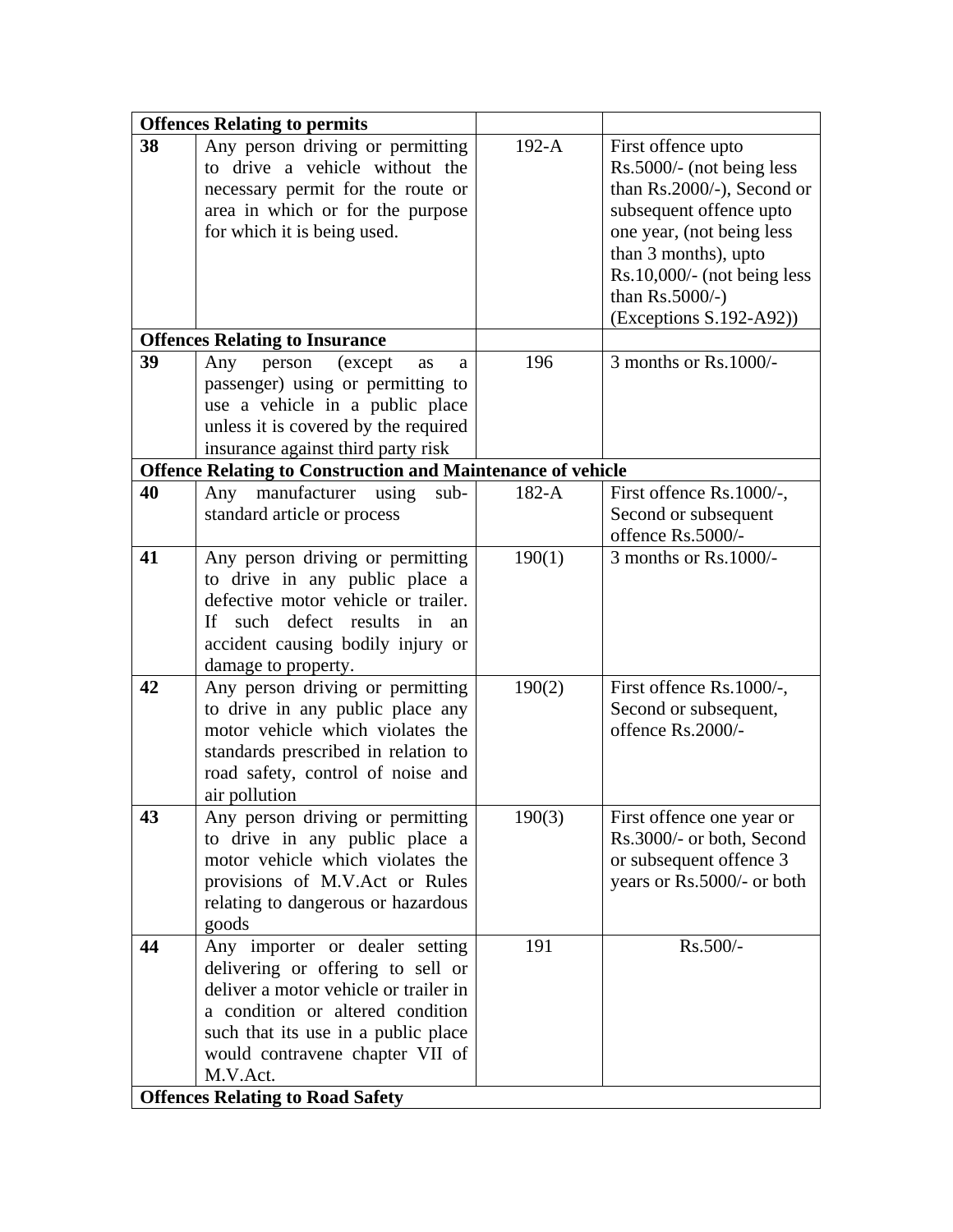| 45 | Any transport vehicle not having                  | $192(1)$ read | First offence upto          |
|----|---------------------------------------------------|---------------|-----------------------------|
|    | fitness certificate                               | with Sec.39   | Rs.5000/- but not less than |
|    |                                                   |               | Rs.2000/- Second or         |
|    |                                                   |               | subsequent offence upto     |
|    |                                                   |               | one year Rs.10,000/- (but   |
|    |                                                   |               | not less than Rs.5000/-) or |
|    |                                                   |               | both                        |
| 46 | Any motor vehicle not having                      | $190(2)$ read | First offence Rs.1000/-     |
|    | pollution under control certificate               | with CMV      | Second or subsequent        |
|    |                                                   | Rule 116(6)   | offences Rs.2000/-          |
|    | <b>Offences Relating to Maintenance</b>           |               |                             |
|    | of MV's                                           |               |                             |
| 47 | Using vehicle in unsafe condition                 | 190(1)        | Rs.250/-                    |
| 48 | and causing accident                              | 190(1)        | Upto 3 months or upto       |
|    |                                                   |               | Rs.1000/- or both           |
|    | <b>Miscellaneous Offence under Chapter XIII</b>   |               |                             |
| 49 | Any person traveling in a stage                   | 178(1)        | Rs.500/-                    |
|    | carriage without ticket or pass, or               |               |                             |
|    | not producing ticket or pass on                   |               |                             |
|    | requisition.                                      |               |                             |
| 50 | Conductor of a stage carriage                     | 178(2)        | $-do-$                      |
|    | willfully or negligently failing to               |               |                             |
|    | accept fare or issue ticket or                    |               |                             |
|    | checking inspector willfully<br><b>or</b>         |               |                             |
|    | negligently failing or refusing to                |               |                             |
|    | check pass or ticket                              |               |                             |
| 51 | Permit holder of contract carriage                |               |                             |
|    | refusing<br>to<br>ply<br><b>or</b><br>to<br>carry |               |                             |
|    | passengers                                        |               |                             |
|    | a)In the case of two-wheelers of                  | 178(3)        | Rs.50/-                     |
|    | three-wheelers                                    |               |                             |
|    | b)In the case of others                           | 178(3)        | Rs/200/-                    |
| 52 | Any person disobeying directions                  | 179(1)        | Rs.500/-                    |
|    | given by any person or authority                  |               |                             |
|    | empowered, or obstructing<br>any                  |               |                             |
|    | authority in<br>person<br>the<br><sub>or</sub>    |               |                             |
|    | discharge of his functions under                  |               |                             |
|    | the M.V.Act.                                      |               |                             |
| 53 | with-holding<br>Any person<br>the                 | 179(2)        | One month or Rs.500/- or    |
|    | required information or giving                    |               | both                        |
|    | false information                                 |               |                             |
| 54 | Racing and trials of speed                        | 189           | $-do-$                      |
|    |                                                   |               |                             |
| 55 | Any person engaging himself as an                 | 193           | First offence Rs.1000/-     |
|    | agent<br><b>or</b><br>canvasser<br>in             |               | second or subsequent        |
|    | contravention of Sec.93 or Rules                  |               | offence 6 months, or        |